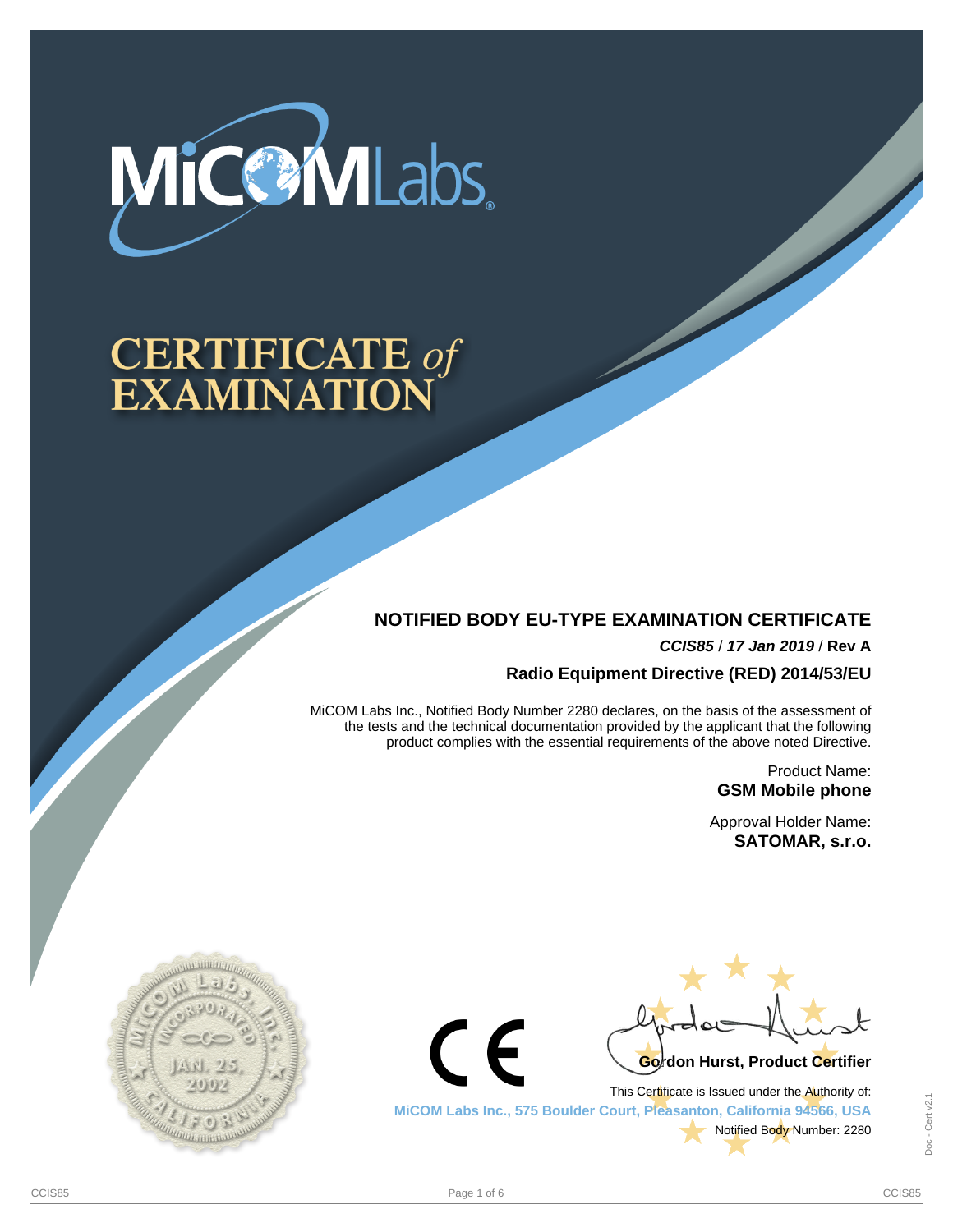

# **for Radio Equipment Directive (RED) 2014/53/EU**

Product Name:

# **GSM Mobile phone**

Product Model Numbers: **S300**

Brand Name: **CUBE1**

**Approval Holder: SATOMAR, s.r.o.** , Simackova 31, 628 00, Brno, Czech Republic

**Product Manufacturer: SATOMAR, s.r.o.** , Simackova 31, 628 00, Brno, Czech Republic

| <b>Standards</b>                             |                                                        |  |  |  |  |
|----------------------------------------------|--------------------------------------------------------|--|--|--|--|
| Group                                        | <b>Name</b>                                            |  |  |  |  |
| Article 3.1(a) Health & Safety               | EN 60950-1: 2006+ A11:2009 + A1:2010+ A12:2011+A2:2013 |  |  |  |  |
|                                              | EN 62479:2010                                          |  |  |  |  |
|                                              | EN 50360:2017                                          |  |  |  |  |
|                                              | EN 50566:2017                                          |  |  |  |  |
|                                              | EN 62209-1:2016                                        |  |  |  |  |
|                                              | EN 62209-2:2010                                        |  |  |  |  |
|                                              | EN 62479:2010                                          |  |  |  |  |
|                                              |                                                        |  |  |  |  |
| Article 3.1(b) Electromagnetic Compatibility | Draft EN 301 489-1 V2.2.0                              |  |  |  |  |
|                                              | Draft EN 301 489-17 V3.2.0                             |  |  |  |  |
|                                              | Draft EN 301 489-52 V1.1.0                             |  |  |  |  |
|                                              | EN 55032:2015                                          |  |  |  |  |
|                                              | EN 55035:2017                                          |  |  |  |  |
|                                              | EN 61000-3-2:2014                                      |  |  |  |  |
|                                              | EN 61000-3-3:2013                                      |  |  |  |  |
| Article 3.2 Effective Use of Spectrum        | EN 301 511 V12.5.1                                     |  |  |  |  |
|                                              | EN 300 328 V2.1.1                                      |  |  |  |  |
|                                              | Final draft EN 303 345 V1.1.7                          |  |  |  |  |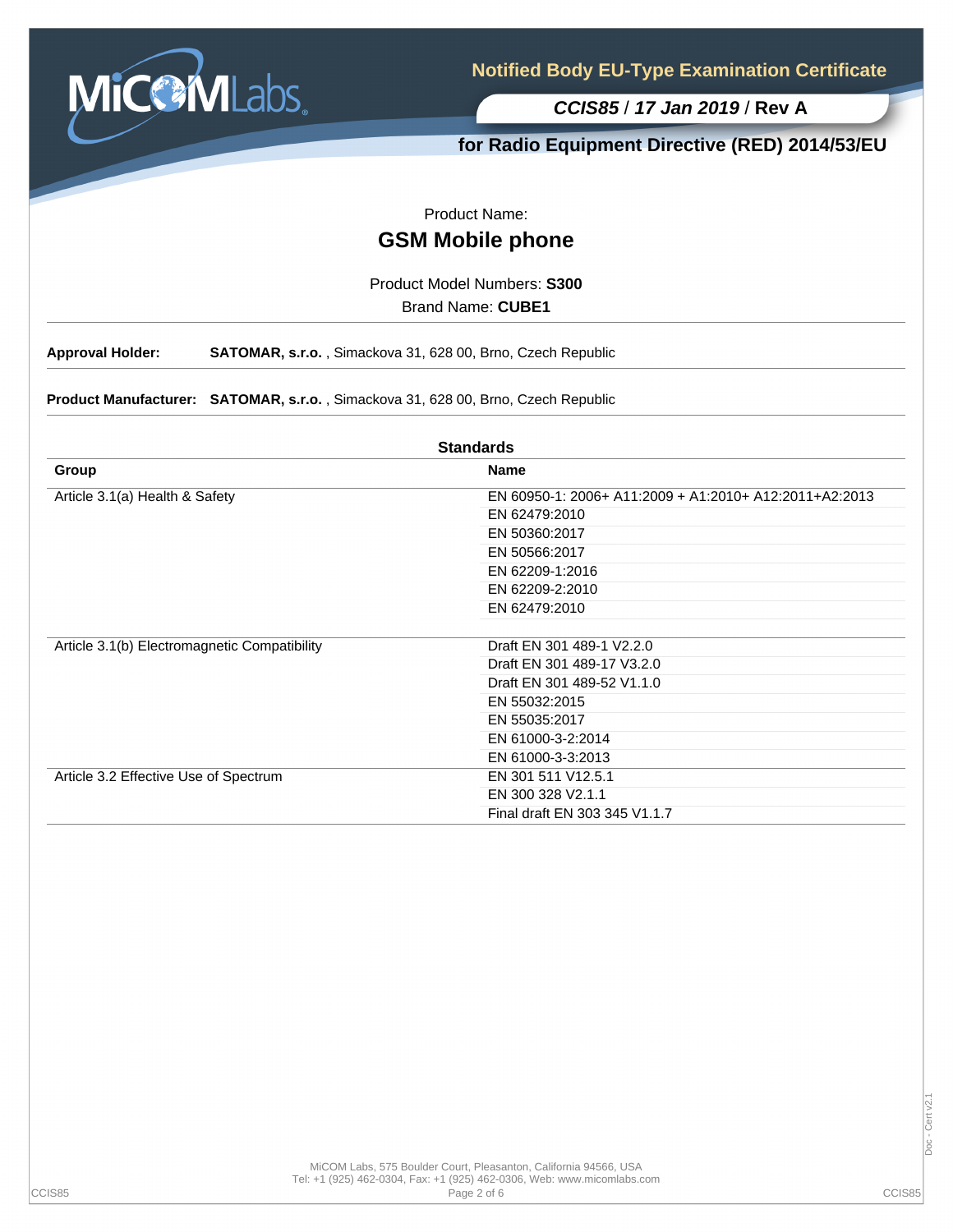

# **for Radio Equipment Directive (RED) 2014/53/EU**

## **Annex 1 to EU-Type Examination**

#### **EU-Type examination on the essential requirements Article 3**

| Article 3.1 - a) Health and Safety                                   | Assessed       |
|----------------------------------------------------------------------|----------------|
| Article 3.1 - b) Electromagnetic compatibility                       | Assessed       |
| Article 3.2 - Effective use of radio spectrum                        | Assessed       |
| Article 3.3 - a) interworks with Accessories/Chargers                | Not Applicable |
| Article 3.3 - b) interworks with Radio Networks                      | Not Applicable |
| Article 3.3 - c) can connect to interfaces                           | Not Applicable |
| Article 3.3 - d) does not harm the network, misuse network resources | Not Applicable |
| Article 3.3 - e) privacy protections                                 | Not Applicable |
| Article 3.3 - f) fraud protections                                   | Not Applicable |
| Article 3.3 - g) emergency services access                           | Not Applicable |
| Article 3.3 - h) assist users with disabilities                      | Not Applicable |
| Article 3.3 - i) integrity of software                               | Not Applicable |

| <b>Description of Apparatus</b> |                                |  |  |  |
|---------------------------------|--------------------------------|--|--|--|
| Company Name                    | SATOMAR, s.r.o.                |  |  |  |
| Certification No.               | CCIS85                         |  |  |  |
| Issue Date / Rev                | 17 Jan 2019 / Rev A            |  |  |  |
| <b>Equipment Description</b>    | <b>GSM Mobile phone</b>        |  |  |  |
| <b>Hardware Version</b>         | <b>CE652 MAIN V1.0</b>         |  |  |  |
| <b>Firmware Version</b>         | CE652 CUBE1 S300 V5.0 20181229 |  |  |  |

**Emission Information**

| <b>Technology</b>     | Frequency    |              | <b>Emission Designator</b>        | <b>RF Power</b> |             |                       |
|-----------------------|--------------|--------------|-----------------------------------|-----------------|-------------|-----------------------|
|                       | <b>From</b>  | To           |                                   | Max.            | Type        | <b>Field Strength</b> |
| GSM 900 UL/DL         | 880/925MHz   | 915/960MHz   | <b>GXW</b>                        | 33.57dBm        | Conducted   | $- -$                 |
| <b>GSM 1800 UL/DL</b> | 1710/1805MHz | 1785/1880MHz | <b>GXW</b>                        | 30.49dBm        | Conducted   | $-$                   |
| <b>Bluetooth</b>      | 2402MHz      | 2480MHz      | F <sub>1</sub> D.G <sub>1</sub> D | 1.77dBm         | <b>EIRP</b> | $- -$                 |
| FM(RX Only)           | 87.5 MHz     | 108 MHz      |                                   | $- -$           | $- -$       | $- -$                 |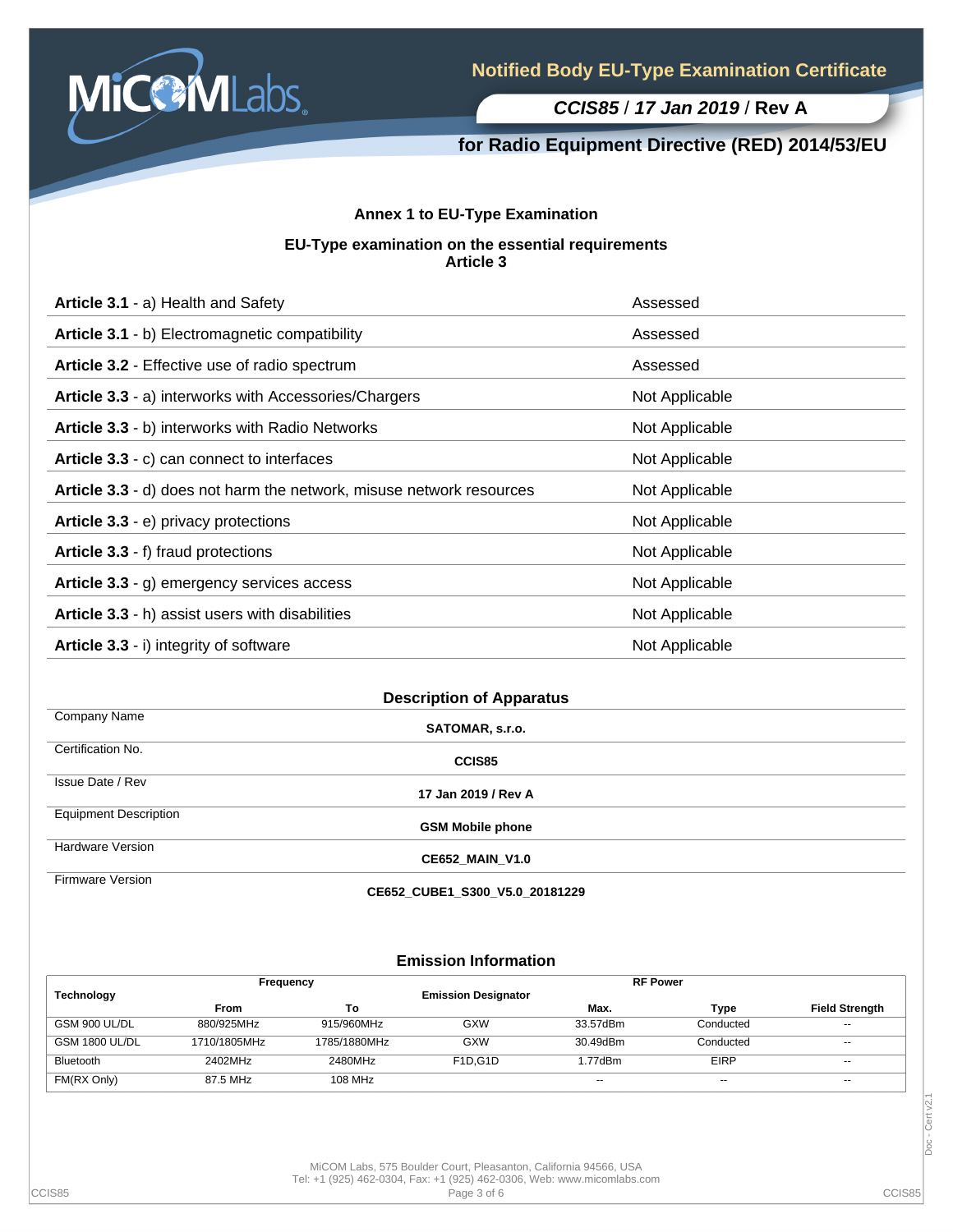

# **for Radio Equipment Directive (RED) 2014/53/EU**

#### **Technical Construction File Details: (Documents Reviewed)**

#### **Technical Report(s):**

Article 3.1(a) Health & Safety: CCISE181109906 CCISS181104201 CCISE181110001 Article 3.1(b) Electromagnetic Compatibility: CCISE181109901 CCISE181109905 Article 3.2 Effective Use of Spectrum: CCISE181109902 CCISE181109903 CCISE181109904

**Supporting Documentation:** Service Agreement Agent Authorization EU Application EU Declaration of Conformity Block Diagram BOM or Parts List External Photographs Internal Photographs Label and its Location Operational Description PCB Layout **Schematics** Test Setup - EU User Manual Battery report: A001B20160603046-1 LED flash report: CTL17008046133-S Risk Assessment

**Scope**

This EU-Type Examination Certificate is given in respect of compliance of radio spectrum use Article 3 Paragraph 2 of the RED Directive 2014/53/EU. The scope of the evaluation and this certificate relates only to those items identified in 'Annex 1 to EU - Type Examination Certificate' for the specific product and Certificate number referenced above.

EU Type Examination was performed according to Module B: EU-type examination procedure per Annex III the Directive on the essential requirements in Article 3, for the specific product and Certificate Number referenced above.

This EU Type Examination Certificate is based upon the review of the Technical Documentation and supporting evidence for the adequacy of the technical design solution, it is only valid in conjunction with the attached Annexes. The scope of this statement relates to a single sample of the apparatus identified above and of the submitted documents only.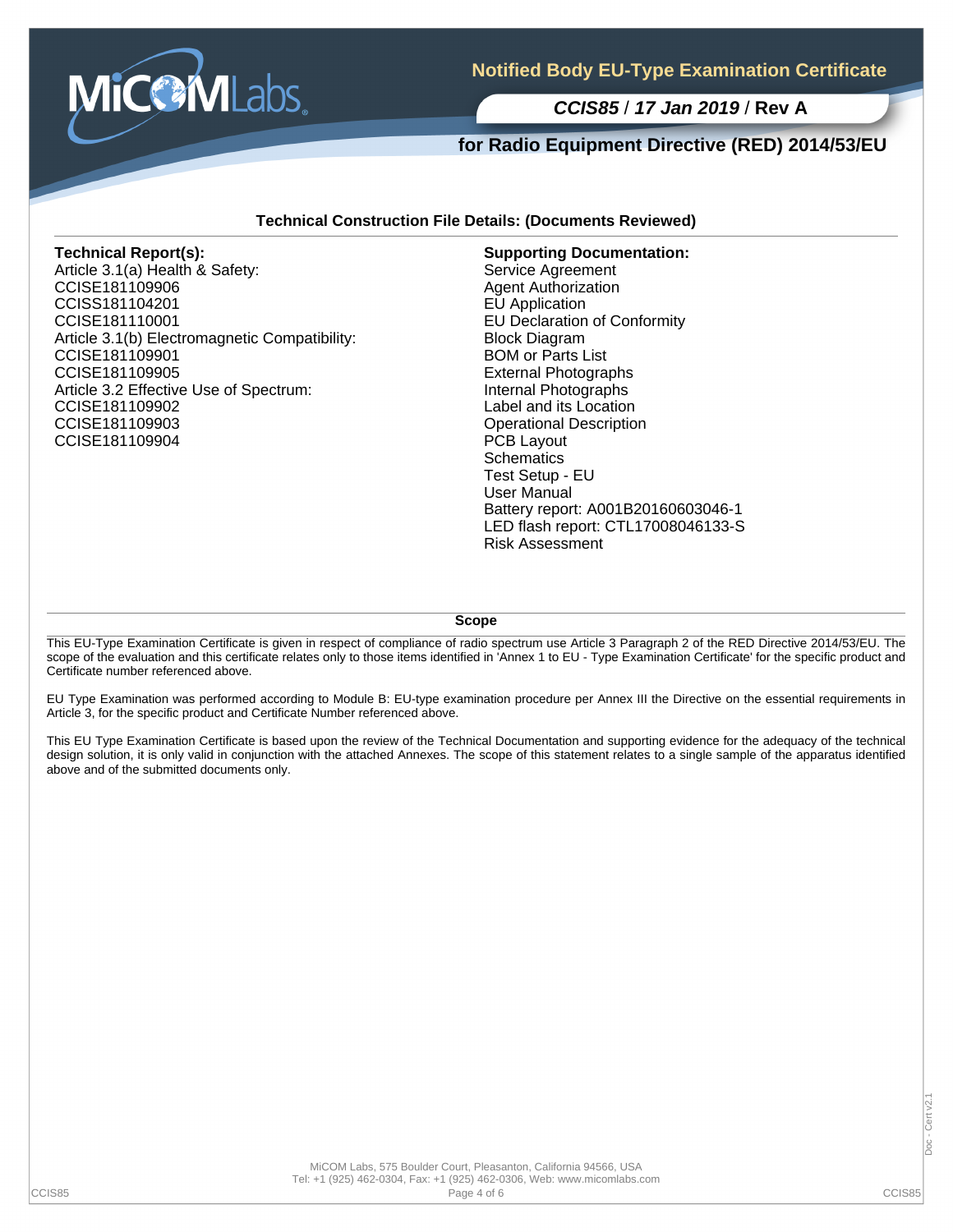

## **for Radio Equipment Directive (RED) 2014/53/EU**

#### **Annex 2 to EU-Type Examination Obligations of the Applicant**

#### **Ref RED 2014/53/EU Article 10 - Obligations of manufacturers**

1. When placing their radio equipment on the market, manufacturers shall ensure that it has been designed and manufactured in accordance with the essential requirements set out in Article 3.

2. Manufacturers shall ensure that radio equipment shall be so constructed that it can be operated in at least one Member State without infringing applicable requirements on the use of radio spectrum.

3. Manufacturers shall draw up the technical documentation referred to in Article 21 and carry out the relevant conformity assessment procedure referred to in Article 17 or have it carried out. Where compliance of radio equipment with the applicable requirements has been demonstrated by that conformity assessment procedure, manufacturers shall draw up an EU declaration of conformity and affix the CE marking.

4. Manufacturers shall keep the technical documentation and the EU declaration of conformity for 10 years after the radio equipment has been placed on the market.

5. Manufacturers shall ensure that procedures are in place for series production to remain in conformity with this Directive. Changes in radio equipment design or characteristics and changes in the harmonised standards or in other technical specifications by reference to which conformity of radio equipment is declared shall be adequately taken into account.

When deemed appropriate with regard to the risks presented by radio equipment, manufacturers shall, to protect the health and safety of end-users, carry out sample testing of radio equipment made available on the market, investigate, and, if necessary, keep a register of complaints, of non-conforming radio equipment and radio equipment recalls, and shall keep distributors informed of any such monitoring.

6. Manufacturers shall ensure that radio equipment which they have placed on the market bears a type, batch or serial number or other element allowing its identification, or, where the size or nature of the radio equipment does not allow it, that the required information is provided on the packaging, or in a document accompanying the radio equipment.

7. Manufacturers shall indicate on the radio equipment their name, registered trade name or registered trade mark and the postal address at which they can be contacted or, where the size or nature of radio equipment does not allow it, on its packaging, or in a document accompanying the radio equipment. The address shall indicate a single point at which the manufacturer can be contacted. The contact details shall be in a language easily understood by end-users and market surveillance authorities.

8. Manufacturers shall ensure that the radio equipment is accompanied by instructions and safety information in a language which can be easily understood by consumers and other end-users, as determined by the Member State concerned. Instructions shall include the information required to use radio equipment in accordance with its intended use. Such information shall include, where applicable, a description of accessories and components, including software, which allow the radio equipment to operate as intended. Such instructions and safety information, as well as any labelling, shall be clear, understandable and intelligible.

The following information shall also be included in the case of radio equipment intentionally emitting radio waves:

(a) frequency band(s) in which the radio equipment operates;

(b) maximum radio-frequency power transmitted in the frequency band(s) in which the radio equipment operates.

9. Manufacturers shall ensure that each item of radio equipment is accompanied by a copy of the EU declaration of conformity or by a simplified EU declaration of conformity. Where a simplified EU declaration of conformity is provided, it shall contain the exact internet address where the full text of the EU declaration of conformity can be obtained.

10. In cases of restrictions on putting into service or of requirements for authorisation of use, information available on the packaging shall allow the identification of the Member States or the geographical area within a Member State where restrictions on putting into service or requirements for authorisation of use exist. Such information shall be completed in the instructions accompanying the radio equipment. The Commission may adopt implementing acts specifying how to present that information. Those implementing acts shall be adopted in accordance with the advisory procedure referred to in Article 45(2).